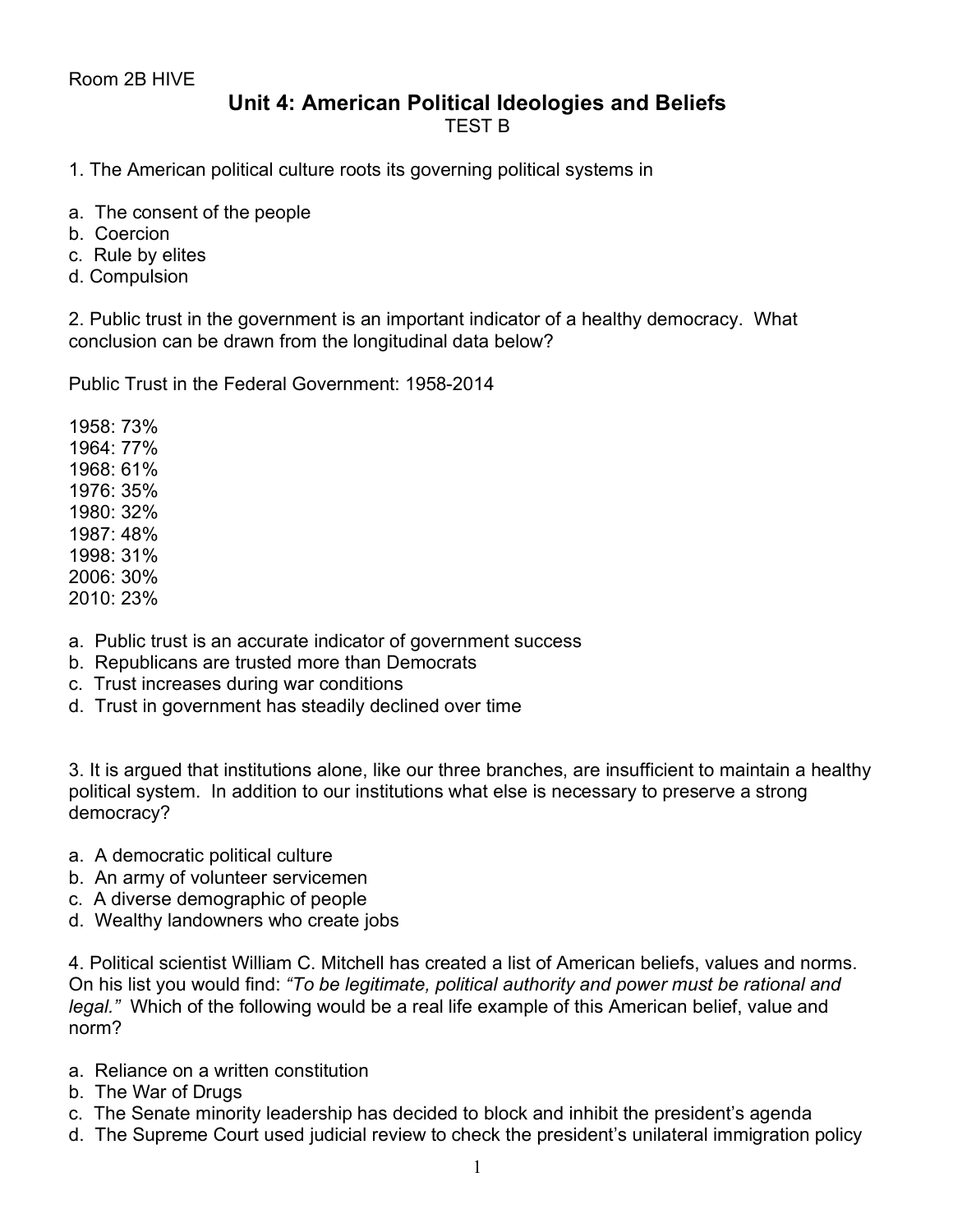5. Which of the following is not part of our commonly held political culture?

- a. Liberty
- b. Equality of results
- c. Self reliance
- d. Limited government

6. In addition to demographic influences, our political ideology is most impacted by

- a. Family
- b. Education
- c. Social media
- d. Age
- 7. Political socialization involves the process of
- a. Learning how to think politically
- b. Running for public office
- c. Leaving one political party for another
- d. Becoming a public servant

8. Tom has just retired to Florida after a successful career as a dentist in the western suburbs of Chicago. Using the demographic clues provided where would Tom most likely be found on the political spectrum?

- a. Liberal Democrat
- b. Moderate Democrat
- c. Moderate Republican
- d. Conservative Republican

9. Tom was the first African American to join the prodigious Chicago law firm of Kirkland and Ellis. Using the demographic clues provided where would Tom most likely be found on the political spectrum?

- a. Liberal Democrat
- b. Moderate Democrat
- c. Moderate Republican
- d. Conservative Republican

10. Mary is an evangelical Protestant stay-at-home mom from rural Georgia who never went to college. Using the demographic clues provided where would Mary most likely be found on the political spectrum?

- a. Liberal Democrat
- b. Moderate Democrat
- c. Moderate Republican
- d. Conservative Republican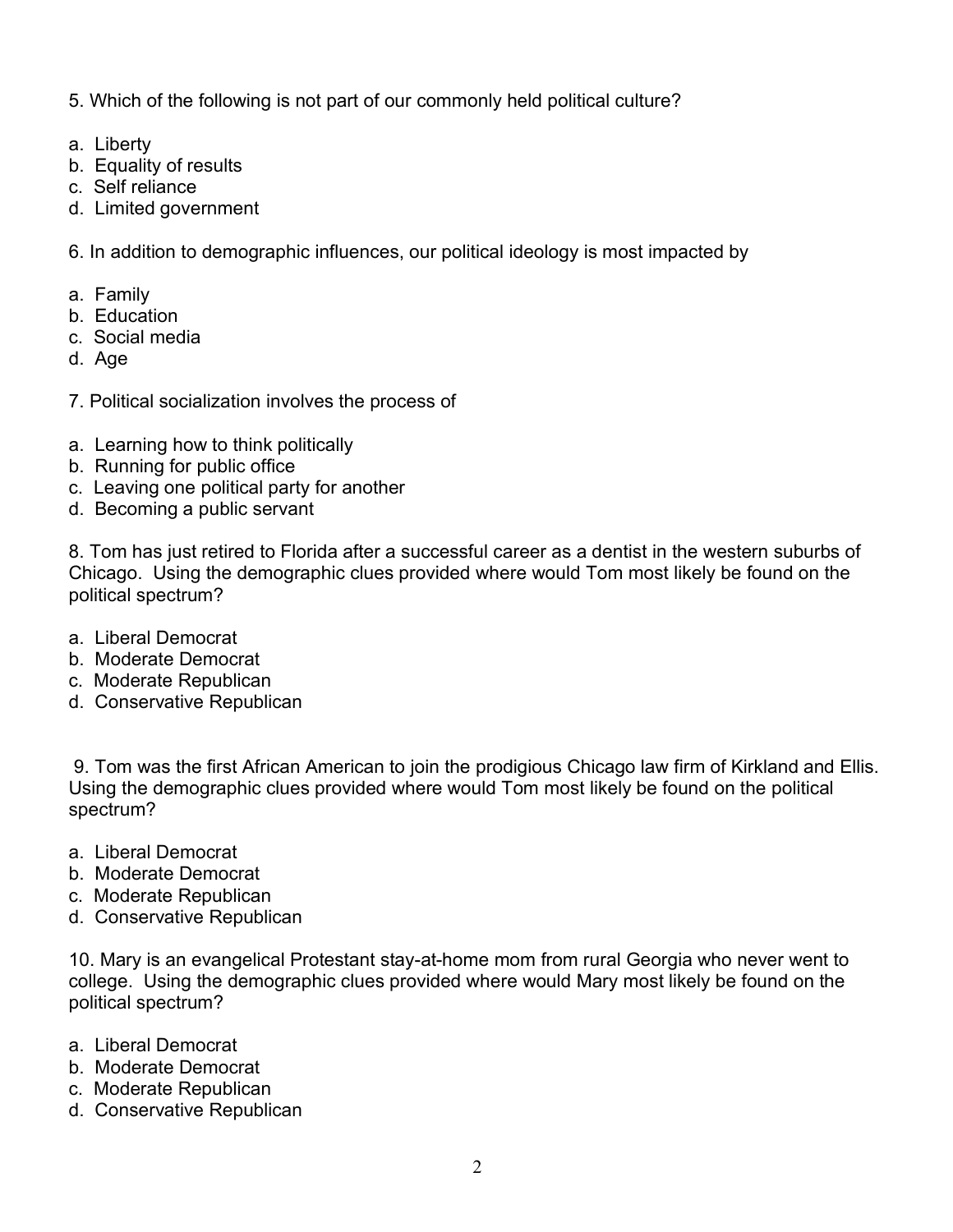11. When John Doe assesses government, both nationally and locally, he affirms its representative and responsive nature. He possesses high efficacy. Which of the following would be the most likely outcome?

- a. John Doe is a Democrat
- b. John Doe votes
- c. John Doe has a job
- d. John Doe is an elected official
- 12. What is the most important benefit of public opinion polls?
- a. Determining what people are thinking about at any given moment
- b. Discovering rigidly held political beliefs
- c. Find discrepancies between fact and fiction
- d. Testing political algorithms

## **CNN/ORC Poll. May 29-31, 2015. N=1,025 adults nationwide. Margin of error +/- 3.**

"We'd like to get your overall opinion of some people in the news. As I read each name, please say if you have a favorable or unfavorable opinion of these people – or if you have never heard of them. Supreme Court Chief Justice John Roberts."

| Favorable |     |     | Unfavorable No Opinion Never Heard of |                           |
|-----------|-----|-----|---------------------------------------|---------------------------|
| 33%       | 24% | 16% | <b>27%</b>                            | Source: pollingreport.com |

13. Using the cautionary steps when assessing public opinion polls, what statement below most accurately describes the validity of the poll above?

- a. The size of the sample is too small and appears not to be random
- b. The question is confusing to read
- c. CNN is a biased news source and therefore invalid
- d. The poll appears valid

14. Testing the validity of public opinion polls depends upon following critical cautionary steps. All of the following are critical cautionary steps when assessing the validity of public opinion polls EXCEPT

- a. Were questions asked on the telephone?
- b. Size of random sample
- c. Margin of error
- d. Wording of questions

15. Stan works for a congressional candidate. In an attempt to persuade prospective voters he contracts with a polling service to ask leading questions that disparage the reputation of the opposition candidate. In political science what is this practice called?

- a. Values inventory
- b. Push poll
- c. Public opinion poll
- d. Random sample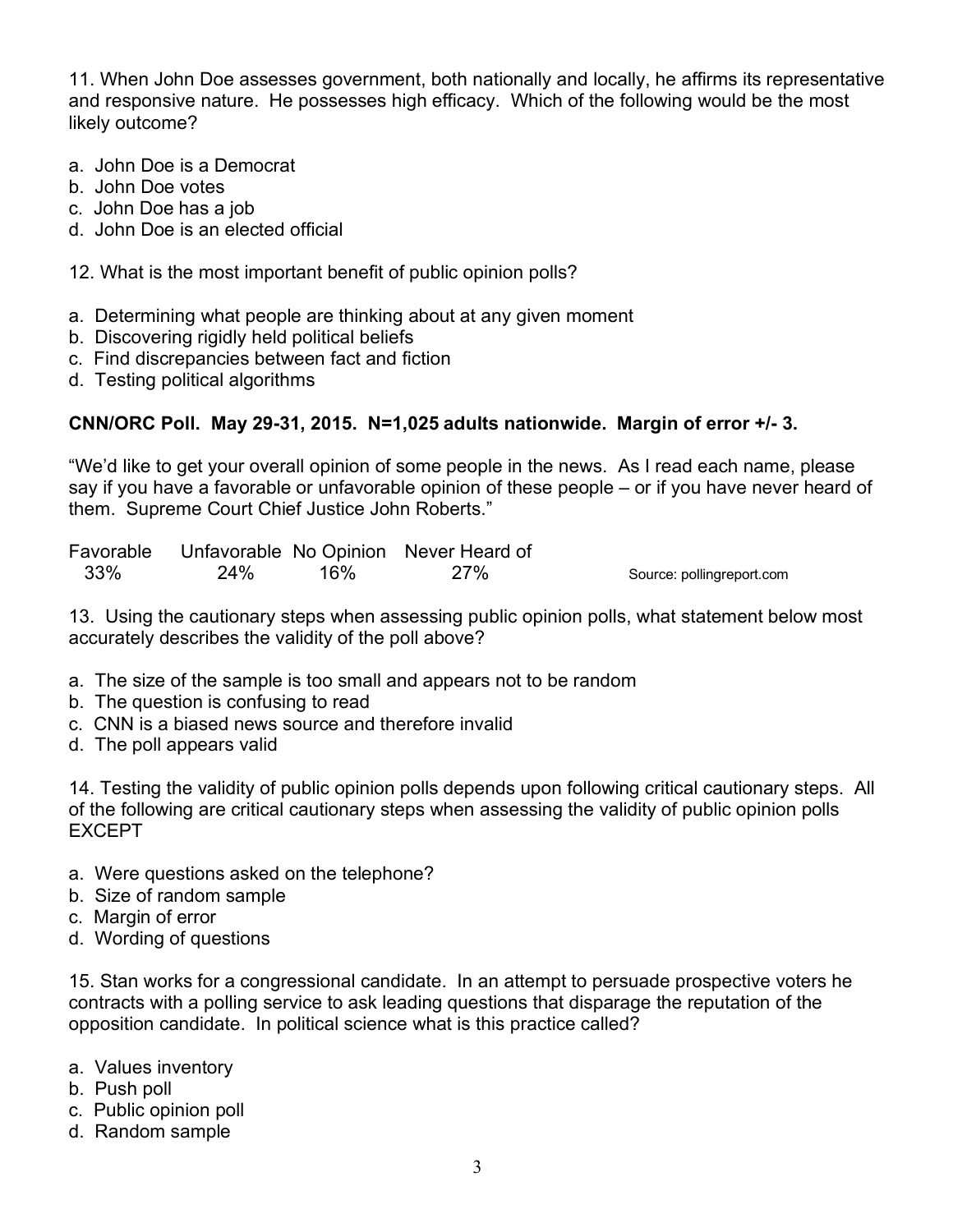16. Elected officials often use public opinion polls for the following reasons EXCEPT

- a. Short cut to hear from their constituents
- b. Helps politicians to properly represent the citizenry
- c. Helps to build political efficacy
- d. Best means to manipulate public opinion

17. Use the following data set to answer the question that follows:

Network Evening News Ratings

1980 42.3 1985 37.5 1990 30.4 1995 26.4 2000 23.5 2005 18.9

What conclusion can be drawn from the data set above?

- a. Network evening news ratings have remained the same over time
- b. Network evening news ratings have dramatically dropped over time
- c. Network evening news ratings have fluctuated over time
- d. Network evening news ratings have suffered due to cable news

18. Use the following passage from a notable political scientist to answer this question:

"[Democratic] government…cannot be worked successfully…unless there is an independent, expert organization for making the unseen facts intelligible to those who have to make the decisions." Or in other words, a free and independent press is essential. If an elite media is no longer an option then perhaps the responsibility is ours. Each and every citizen must collaborate together, as best as they can, to create pictures and images that simplify the great issues facing our society."

Why do you suppose the elite media is less of an option today to inform us?

- a. There is no longer an elite media
- b. Explosion of media outlets have diluted elite messaging
- c. Elites have become too expensive to listen to
- d. Elite media has radicalized

19. Political science argues that the greatest check on government action at each level is

- a. Supreme Court opinions
- b. Elite opinion
- c. Public opinion
- d. International government opinion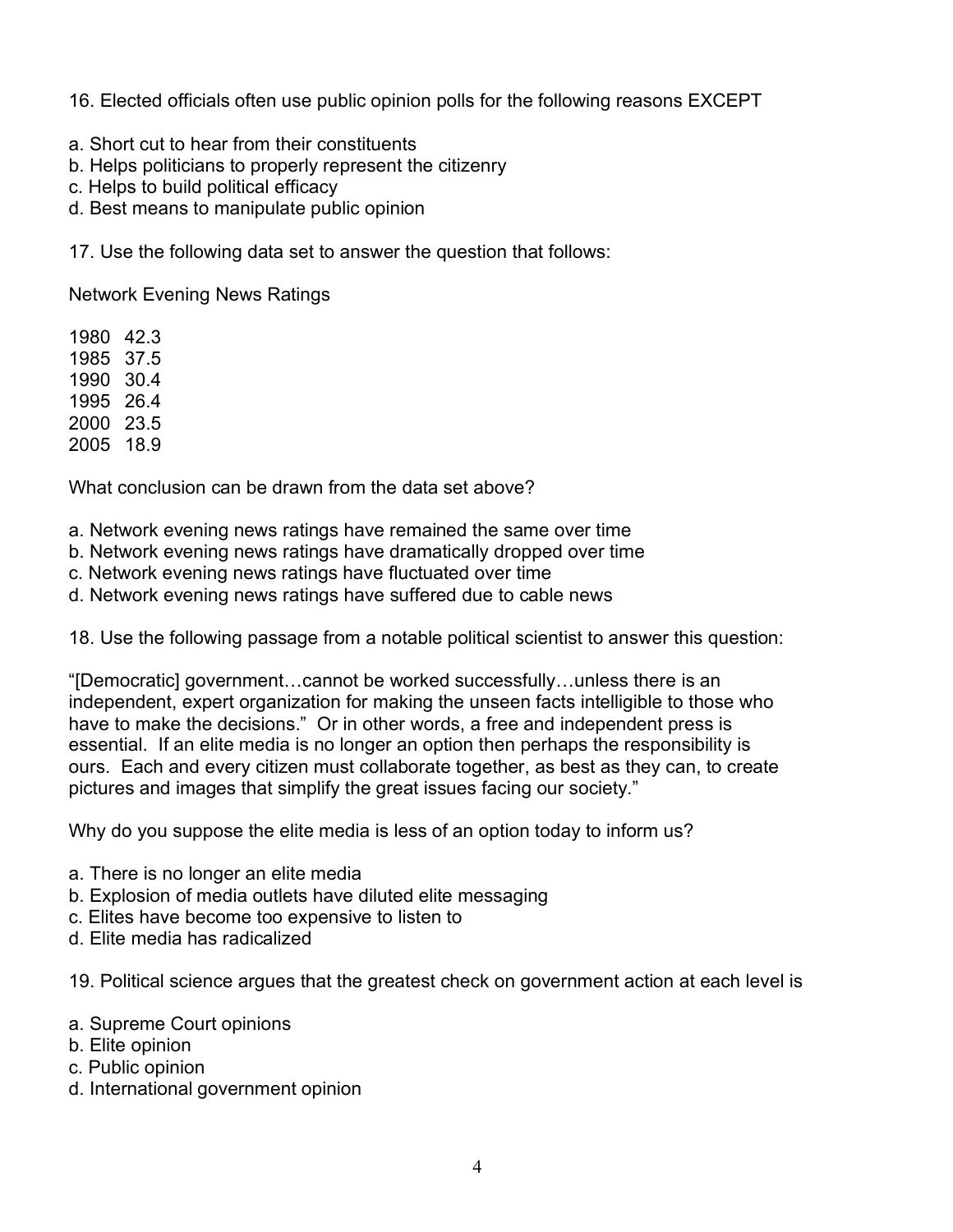## 20. When the media reports like a horse race it means

- a. Emphasis is placed on popularity rather than issues
- b. Emphasis is placed on sports
- c. Emphasis is placed on big money donors
- d. Emphasis is placed on southern voters
- 21. Which of the following is commonly shared in our unique American political culture?
- a. Autonomy free to make independent decisions
- b. Equality of results i.e. income equality
- c. Libertarianism free from coercive government interference
- d. Government assistance the best way to advance is through government helps

22. In our *Declaration of Independence* (1776) Thomas Jefferson wrote: "We hold these truths to be self evident, that all men are created equal, that they are endowed by their Creator with certain unalienable Rights, that among these are Life, Liberty and the pursuit of Happiness."

Today these words

- a. Reflect the bedrock of our unique American political culture
- b. Reflect the primary platform of the Democratic Party
- c. Reflect the primary platform of the Republican Party
- d. Reflect the source of our deeply divided political ideologies

23. Tom prefers a government willing to play the role of the "nanny." Broad safety nets, put in place by the government, should protect American citizens from personal tragedies. Tom's ideological home is with

- a. Conservatives and Republicans
- b. Liberals and Democrats
- c. Libertarians and Independent parties
- d. Communitarians

24. Tom is reluctant to give over his health care decisions to government programs. Government, although necessary, often causes more problems than providing solutions. Tom's ideological home is with

- a. Conservatives and Republicans
- b. Liberals and Democrats
- c. Libertarians and Independent parties
- d. Communitarians

25. Different ideologies, for example conservatism and liberalism, proliferate in American life because of

- a. An authoritarian government that limits our common sense solutions
- b. Declining efficacy along with a rigid class sytem
- c. Our fundamental commitment to limiting the number of legal factions
- d. Our fundamental commitment to basic freedoms of expression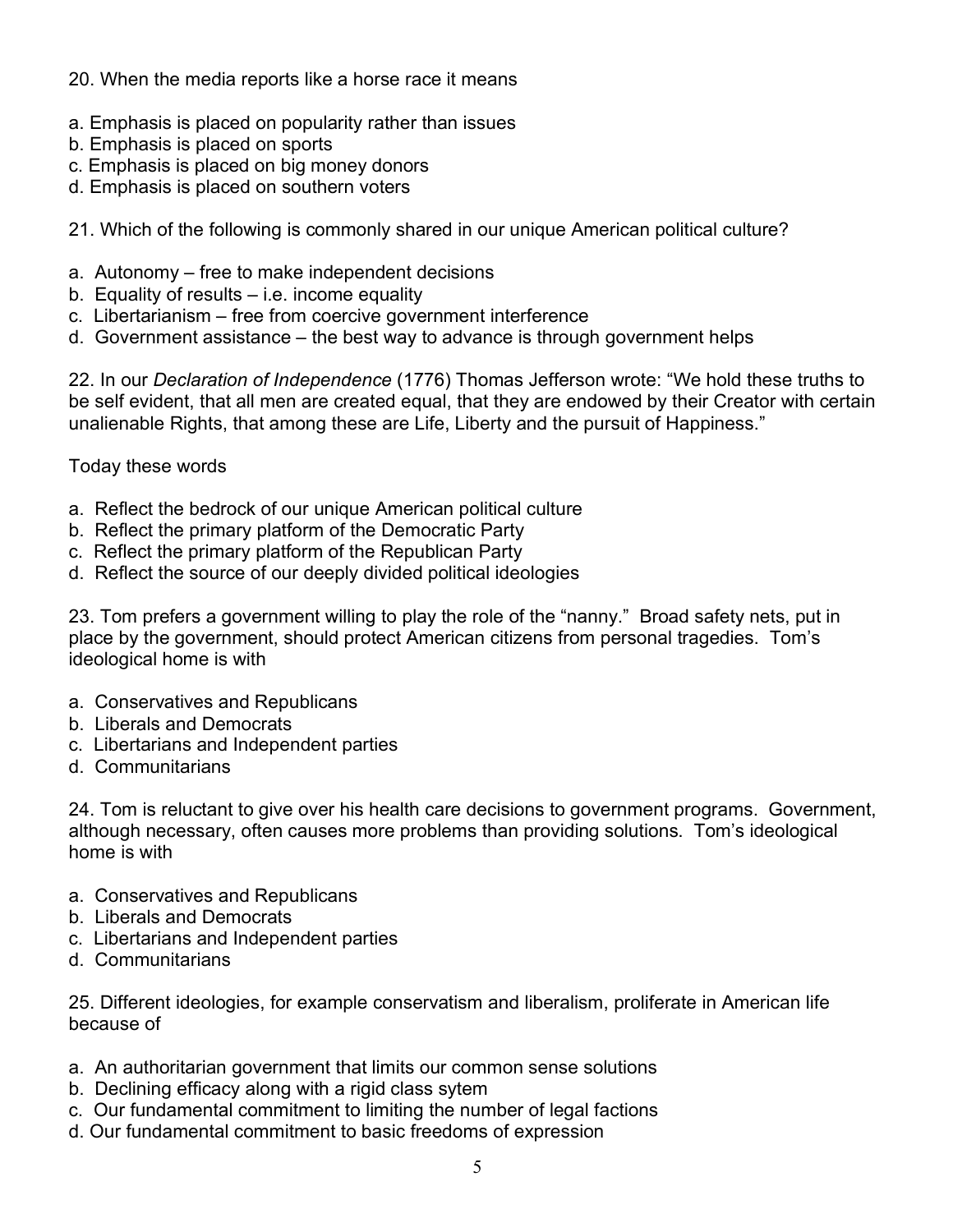26. What role do elites play in the policy making process?

- a. Disproportionate role
- b. Irrelevant role
- c. Disconnected role
- d. Inappropriate role

27. Cultural imperatives impact our public policy debates. All of the following wedge issues pose challenges to traditional American values EXCEPT

- a. Cutting taxes
- b. Immigration policies
- c. Government surveillance policies
- d. War on Terror

28. Throughout our history governments have served as both defenders and agents of the American Creed. Which of the following policies best exemplifies the American value *progressive populism*?

- a. Personal Responsibility and Work Opportunity (1996)
- b. Break up of corporate monopolies
- c. Legalization of medicinal marijuana
- d. Civil Rights Act of 1964

29. A fundamental question we as a democratic-republic have had to answer since our inception is

- a. Should we have a king?
- b. How many states should we have?
- c. Should our Supreme Court be the least dangerous branch?
- d. How strong should our central government be?

30. Our Founding Fathers built a nation based upon principled law not men. Which of the following headlines would be a contemporary example of this?

- a. "Wall Street mogul found guilty of insider trading"
- b. "President's rally draws thousands"
- c. "Hollywood starlet considering a run for the Senate"
- d. "Lotto winner pledges to help homeless shelter"
- 31. Which of the following groups actively support government regulation of the market?
- a. Conservatives
- b. Liberals
- c. Libertarians
- d. This issue transcends partisanship. Most Americans favor these public policies.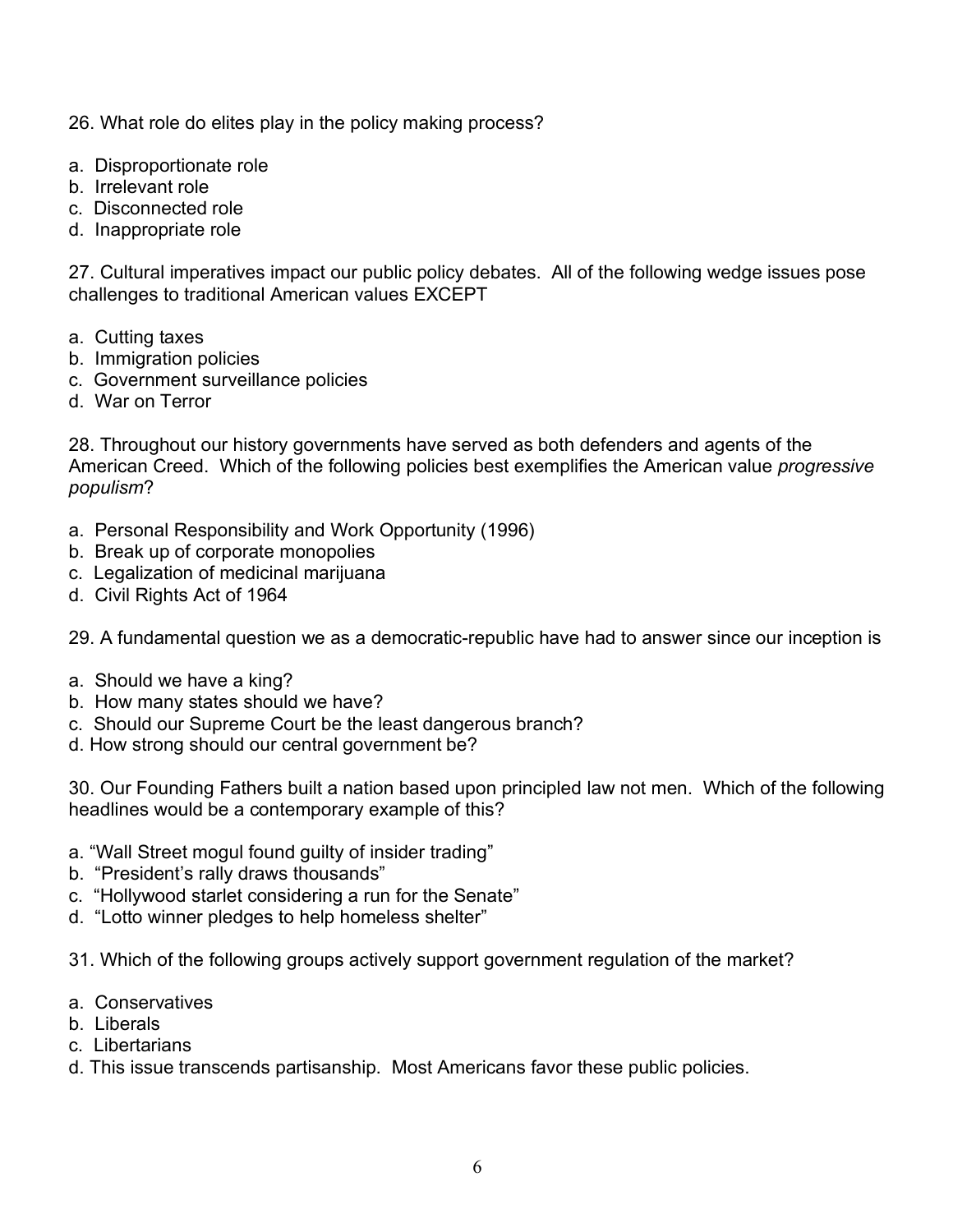32. President Calvin Coolidge said,

*"After all, the chief business of the American people is business. They are profoundly concerned wit producing, buying, selling, investing and prospering in the world. I am strongly of the public opinion that the great majority of people will always find these the moving impulses of our life."*

From this quote and what you already know, what is the relationship between our government and the economy?

- a. Government has a role in promoting economic stability
- b. Governments and economies don't mix
- c. Governments should plan economic outputs
- d. Governments should pick entrepreneurial winners and losers
- 33. Libertarians would favor all of the following economic issues EXCEPT
- a. Laissez-faire attitudes
- b. Trust in markets
- c. Raising the military budget
- d. Little to no government regulation
- 34. Republicans would favor all of the following economic issues EXCEPT
- a. Lowering marginal tax rates
- b. Government as an economic referee
- c. Reducing government spending
- d. Legalizing marijuana

35. Democrats typically promote Keynesian economic theories. Keynesian economic theories are characterized by

- a. Balanced budgets
- b. Low taxes
- c. Deregulation of the means of production
- d. Government debt

36. Pocket-book issues move and mobilize voters perhaps greater than any other issue. What does this mean?

- a. We vote by impulse
- b. We vote based upon our income
- c. We vote based upon our zip code
- d. People vote using notes

37. Monetary policy in the United States is the primary responsibility of

## a. The Federal Reserve

- b. Congress
- c. The Supreme Court
- d. The Department of Commerce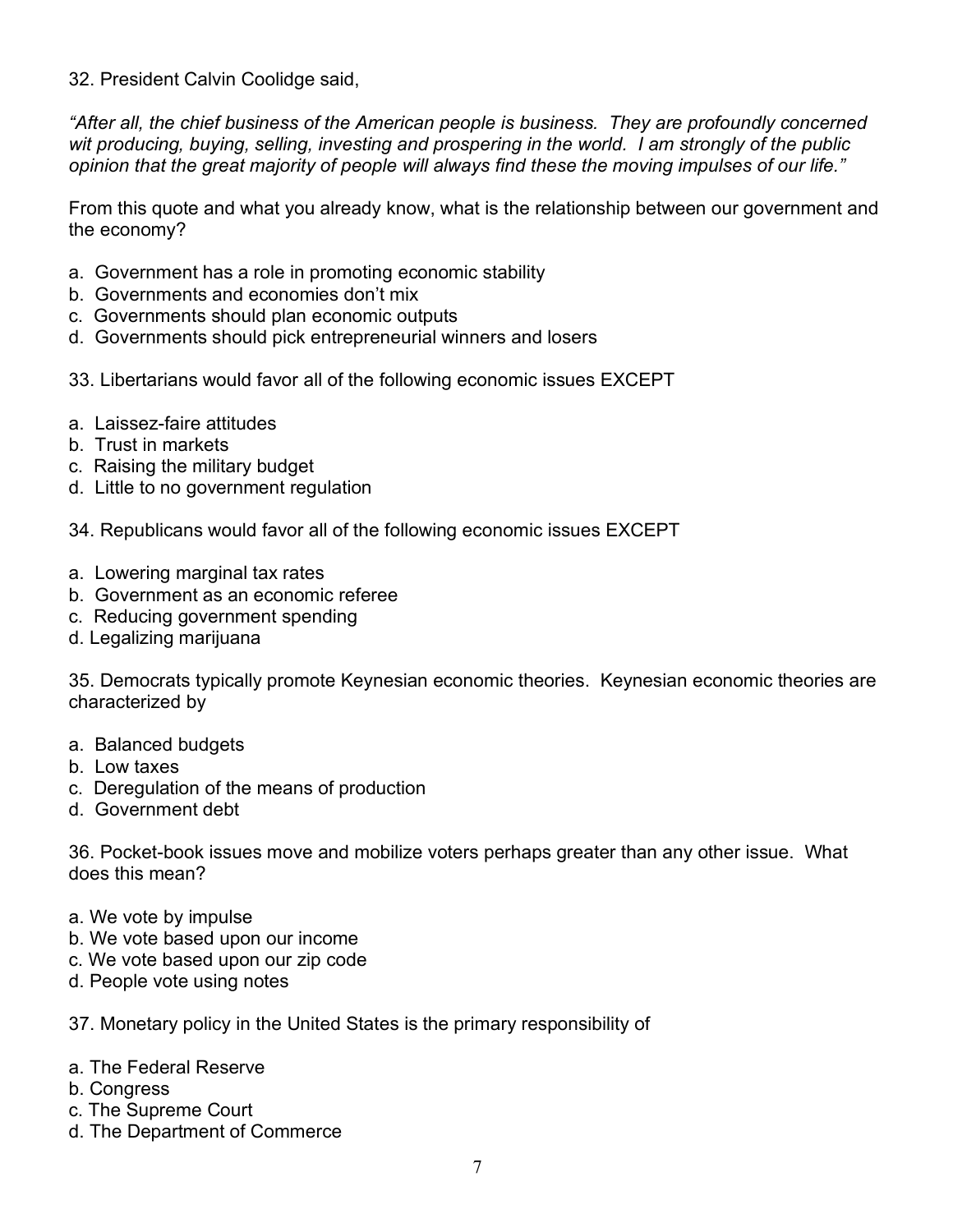38. Who would most favor the following headline – "*The State of Illinois raises minimum wage*"?

- a. Democrats
- b. Republicans
- c. Libertarians
- d. Both Democrats and Republicans
- 39. Republicans would most likely favor this economic policy
- a. Policies protecting against harmful industrial emissions
- b. Policies reducing corporate income taxes
- c. Policies giving benefits to bank customers
- d. Policies that limit access to voting
- 40. Which of the following economic policies would receive bipartisan support?
- a. Inheritance taxes
- b. Minimum wage
- c. Market stability and certainty
- d. Budget deficits

Use the exit polling data below from the 2012 presidential election to answer questions 41-42:

| <b>Total Family income</b> | Total      | <b>Vote for Obama (D)</b> | Vote for Romney (R) |
|----------------------------|------------|---------------------------|---------------------|
| <b>Under \$30,00</b>       | <b>20%</b> | 63%                       | 35%                 |
| \$30,000-\$49,00           | 21%        | 57%                       | 42%                 |
| \$50,000-\$99,00           | 31%        | 46%                       | 52%                 |
| \$100,000-\$199,00         | 21%        | 44%                       | 54%                 |
| \$200,000-\$249,00         | 3%         | 47%                       | 52%                 |
| \$250,000 or more          | 4%         | 42%                       | 55%                 |
| Source: Fox News           |            |                           |                     |

41. According to the data, the highest percentage of voters in 2012 earned

- a. Under \$30,00
- b. \$30,000-\$49,00
- c. \$50,000-\$99,00
- d. \$100,000-\$199,00

42. According to the data, what can be said of the typical Republican voter?

- a. Republicans live in the Deep South
- b. Republicans count on the lower classes to win elections
- c. Republicans count on educated minority voters
- d. Republican voters live in the middle class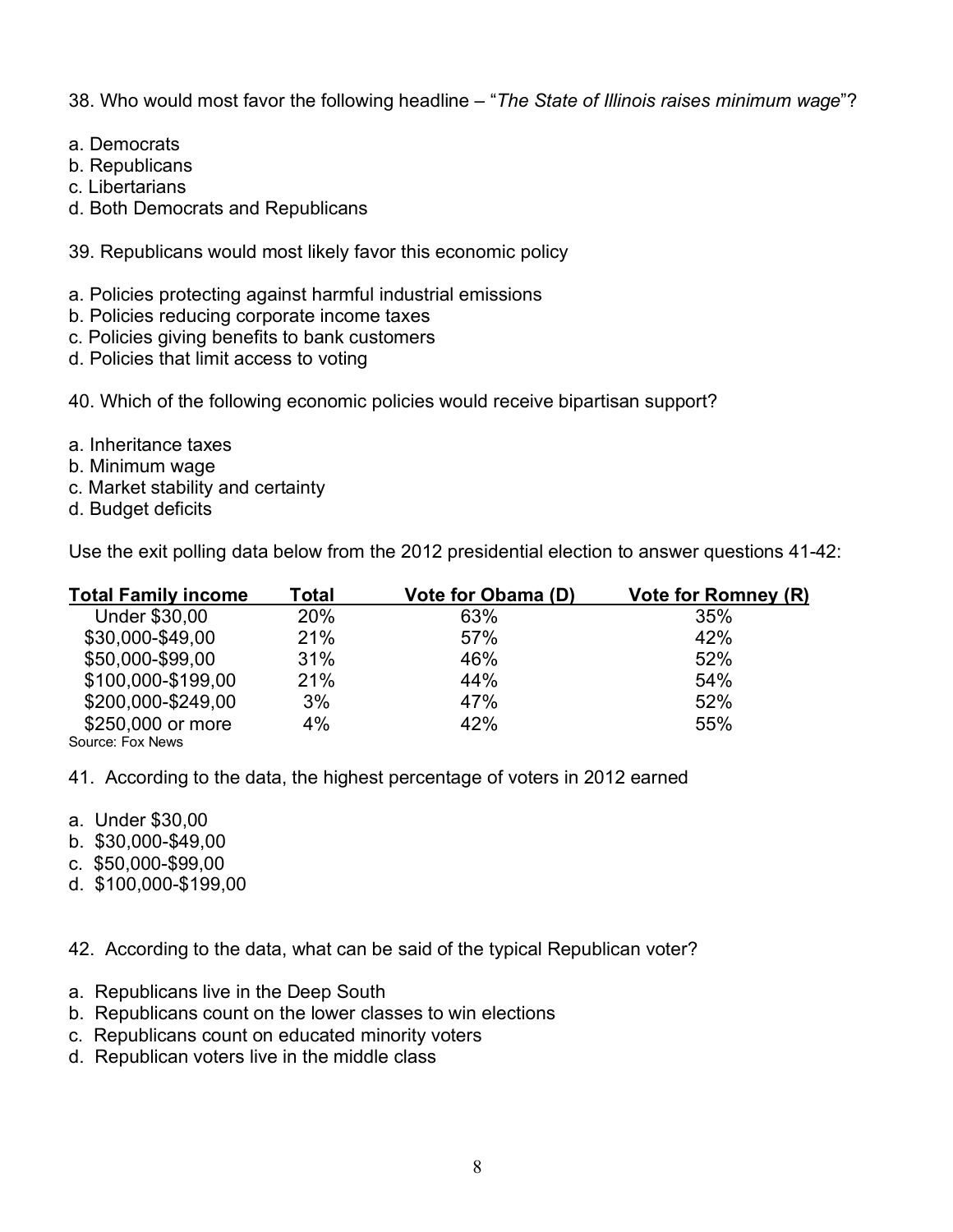43. Our demographic inheritance plays an important part in our political socialization. In addition to our demographic inheritance, which of the following factors likely provides an important cleavage when determining our political destiny?

- a. Gender
- b. Religious heritage
- c. Economic status
- d. Life experiences

44. This ideology tends to be forward looking. They favor policy experimentation. They are often characterized as "the tax and spend" party. Although they oppose government intervention when it comes to private choices, this ideology advocates for the government to address societal injustices.

- a. Conservatives
- b. Liberals
- c. Communitarians
- d. Libertarians

45. This ideology looks fondly on traditions. They approve of government intervening to uphold traditional values. They do not, however, welcome government interference in private business affairs.

- a. Conservatives
- b. Liberals
- c. Communitarians
- d. Libertarians

46. Use the following passage to the answer the question that follows:

*Policy trends concerning the level of government involvement in social issues reflect the success of conservative and liberal perspectives. Both the Republicans and Democrats, respectively, have built broad coalitions that attract large groups of both advocates and voters. As an effective heuristic, Republicans attract conservatives while Democrats attract liberals.* 

Using context clues, which of the following best defines the word heuristic?

- a. Short cut
- b. Road block
- c. Obstruction
- d. Unwelcoming

47. Republicans would most likely favor this social policy

- a. Pro-life
- b. Pro-choice
- c. Legalization of marijuana
- d. Prison reform